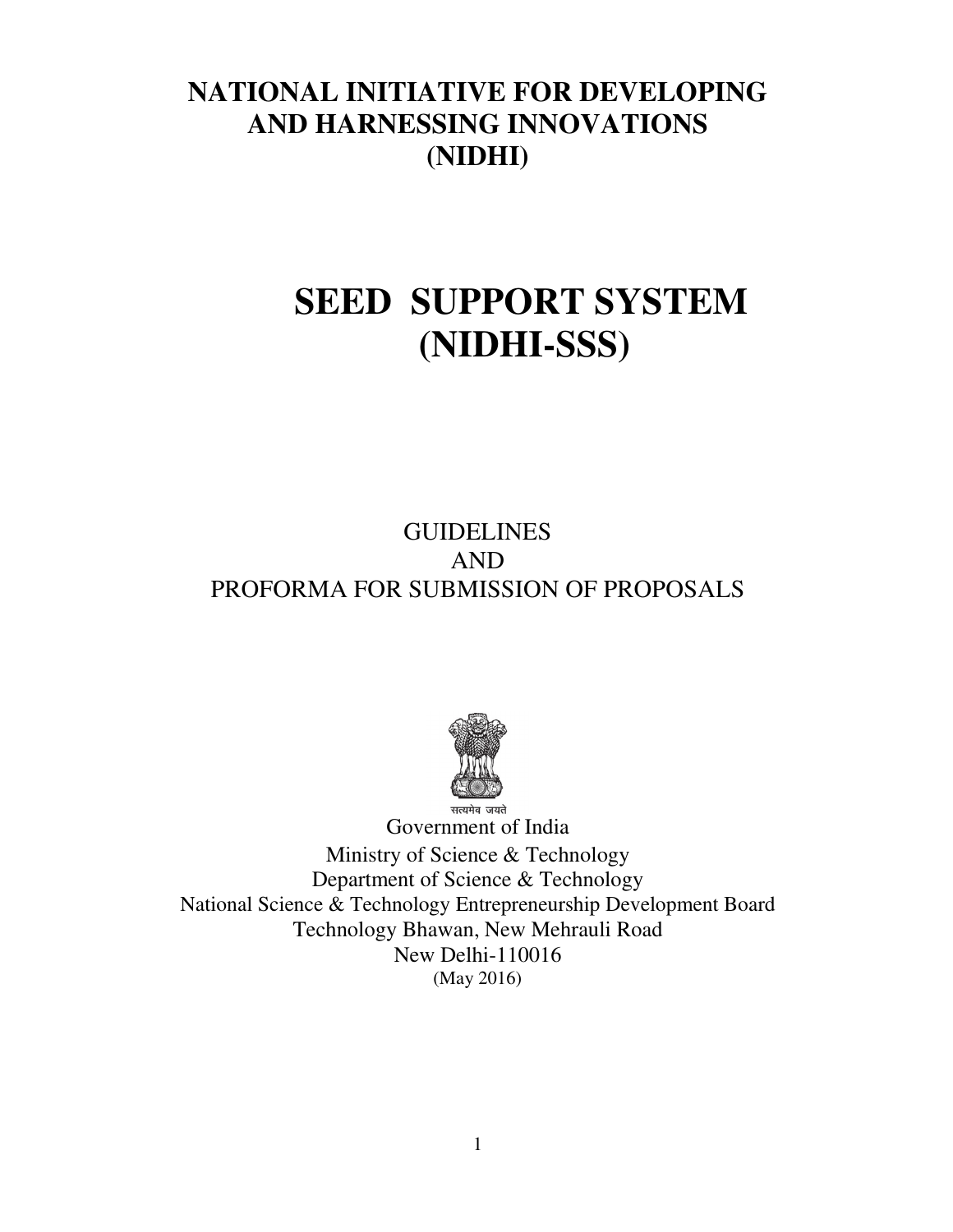### **National Initiative for Developing and Harnessing Innovations (NIDHI)**

#### **Background**

**National Initiative for Developing and Harnessing Innovations (NIDHI)** is an umbrella programme conceived and developed by the Innovation & Entrepreneurship division, Department of Science & Technology, Government of India, for nurturing ideas and innovations (knowledge-based and technology-driven) into successful startups. The programme would work in line with the national priorities and goals and its focus would be to build an innovation driven entrepreneurial ecosystem with an objective of socio-economic development through wealth and job creation.

NIDHI aims to nurture start-ups through scouting, supporting and scaling of innovations. The key stakeholders of NIDHI includes various departments and ministries of the central government, state governments, academic and R & D institutions, mentors, financial institutions, angel investors, venture capitalists and private sectors. NIDHI is developed keeping in line the new national aspirations and on the basis of DST's experience of three decades, in promoting innovative start-ups.

*The key components of NIDHI are –* 

- 1. NIDHI-GCC **G**rand **C**hallenges and **C**ompetitions for scouting innovations;
- 2. NIDHI-**PR**omotion and **A**cceleration of **Y**oung and **As**piring technology entrepreneurs (NIDHI-PRAYAS) - Support from Idea to Prototype;
- 3. NIDHI- **E**ntrepreneur **I**n **R**esidence (NIDHI-EIR) Support system to reduce risk;
- 4. Startup-NIDHI through Innovation and Entrepreneurship Development Centres (IEDCs) in academic institutions; encouraging Students to promote start-ups;
- 5. Start-up Centre in collaboration with MHRD; Inculcating a spirit of entrepreneurship in National Institutions of Higher Learning;
- 6. NIDHI-**T**echnology **B**usiness **I**ncubator (TBI) Converting Innovations to startups;
- 7. NIDHI-Accelerator Fast tracking a start-up through focused intervention;
- **8. NIDHI-Seed Support System (NIDHI-SSS)- Providing early stage investment;**
- 9. NIDHI **C**entres **o**f **E**xcellence (NIDHI-CoE) A World class facility to help startups go global;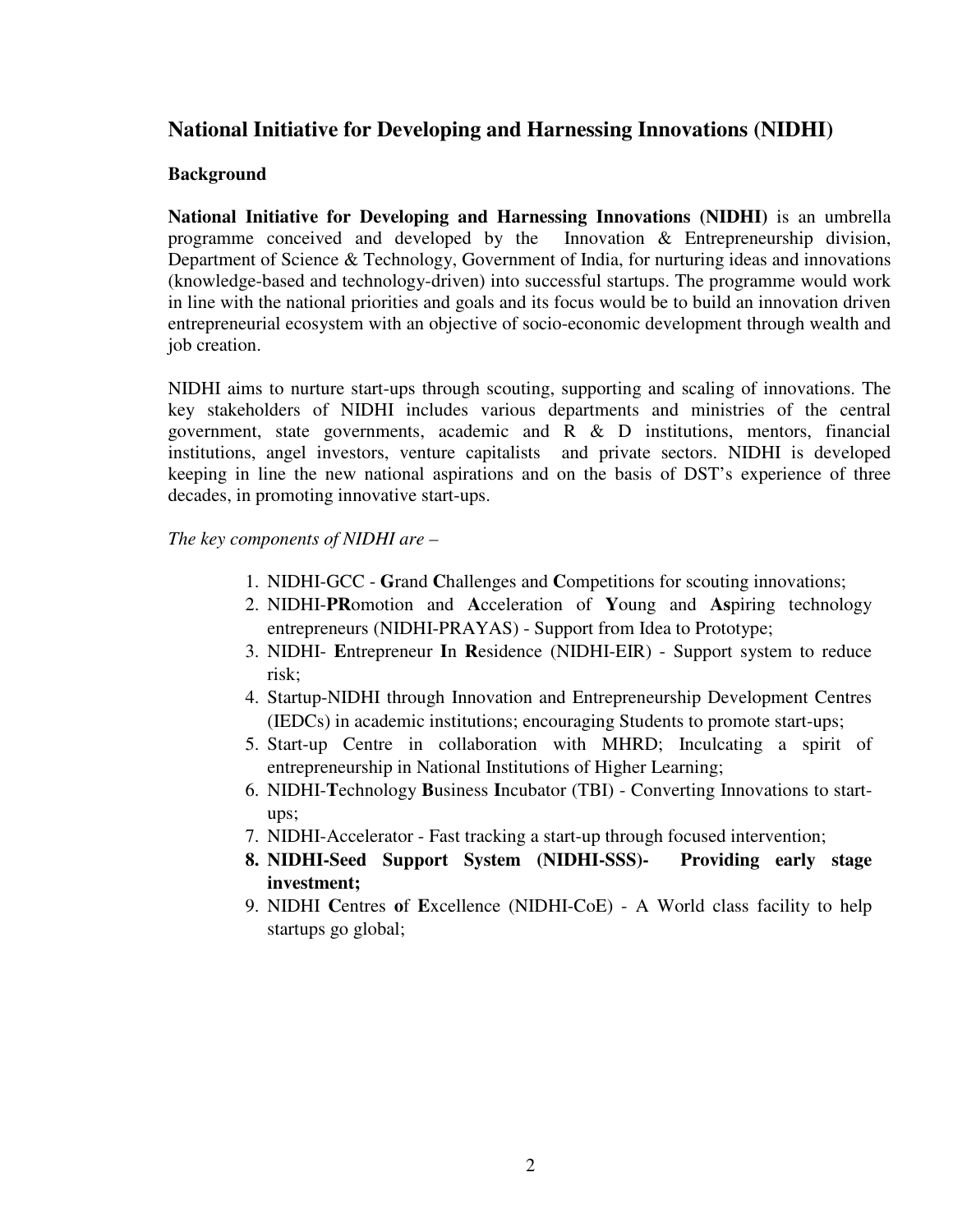# **NIDHI-SEED SUPPORT SYSTEM (NIDHI-SSS) FOR START-UPS IN INCUBATORS**

### **1.0 Introduction**

NIDHI-Science & Technology Entrepreneurs Parks and Technology Business Incubators (STEP/TBIS) are institutional linked facilities promoted by the Department of Science and Technology to nurture innovative and technological led new ventures during the initial and critical period i.e. the start-up phase. By providing a range of specialised business support services, a TBI facilitates the initial journey of a start up and enables new ventures to survive and succeed in the market place. Around 90 TBIs have been promoted by the NSTEDB of DST. TBIs are primarily hosted at the institutions of higher education across the country including both publicly and privately funded Universities and institutions e.g. IITs, IIMs, NITs, NID, PSG, Manipal Univ, VIT, Amrita Univ. etc .

#### **2.0 The Need**

While the STEP/TBI are able to support the "Space, Services and Knowledge" requirements of startups but, wide gap exists in financial support required by a technology driven start up in its initial phase which are not being addressed properly. The basic idea of seed support is providing financial assistance to potential startups with promising ideas, innovations and technologies. This would enable some of these incubatee startups with innovative ideas/technologies to graduate to a level where they will be able to raise investments from angel/Venture capitalist or they will reach a position to seek loans from commercial banks /financial institutions . Thus the proposed seed support disbursed by an incubator to an incubatee is positioned to act as a bridge between development and commercialization of innovative technologies/products/services in a relatively hassle free manner .

#### **3.0 Objective**

The sole objective of the NIDHI-Seed Support System (NIDHI-SSS) is to ensure timely availability of the seed support to the deserving incubatee startups within an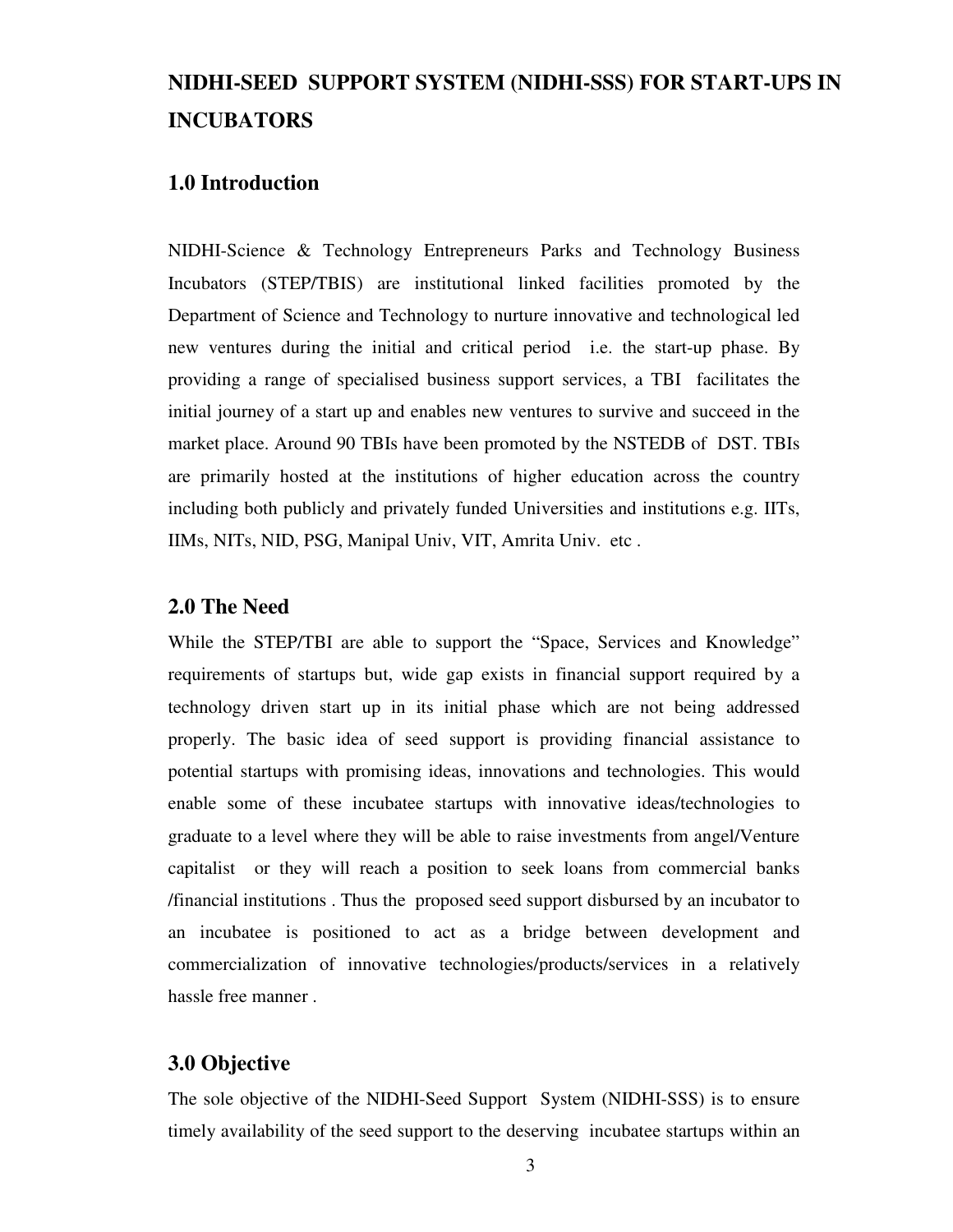incubator , thereby enabling them to take their venture to next level and facilitate towards their success in the market place. The scheme also enables the STEP/TBI to widen their pipeline of startups and also share the success of their startups which would also result in ensuring their long term operational sustainability.

#### **(a) Eligibility for TBI to apply for NIDHI-SSS**

 A fully Operational STEP/TBIwith at least 5 start ups requiring seed support is eligible to apply to DST for seed support. Seed support is normally given to a DST funded STEP/TBIs, but other TBIs having not for profit legal status and hosted at public institutions would also be considered on a case to case basis.

#### **(b) Eligibility Conditions for Incubatee Start Ups for seed support**

- $\triangleright$  Incubatee should be a registered company in India with minimum of three months of residency at the STEP/TBIs.
- $\triangleright$  Incubatee has to be an Indian start-up. This support is not meant for Indian Subsidiaries of MNCs/foreign companies. Persons holding Overseas Citizens of India (OCI), Persons of Indian Origin (PIO) would be considered as Indian citizens for the purpose of this scheme.
- $\triangleright$  The share holding by Indian promoters in the incubate start up should be at least 51%.

### **4.0 Quantum and Disbursement of the NIDHI-SSS**

Through NIDHI-SSS, a deserving and eligible STEP/TBI gets a maximum financial assistance of upto Rs. 1000.00 lakhs from DST as grants-in-aid for the seed support to be disbursed to its deserving incubatee startups in accordance with a proper process. The grant would be released in about 2-5 rounds with a max of Rs. 500.00 lakhs/round based on the assessment of the perceived needs of startups requiring seed fund and the capacity and capabilities of the seed support implementing as disbursement STEP/TBI.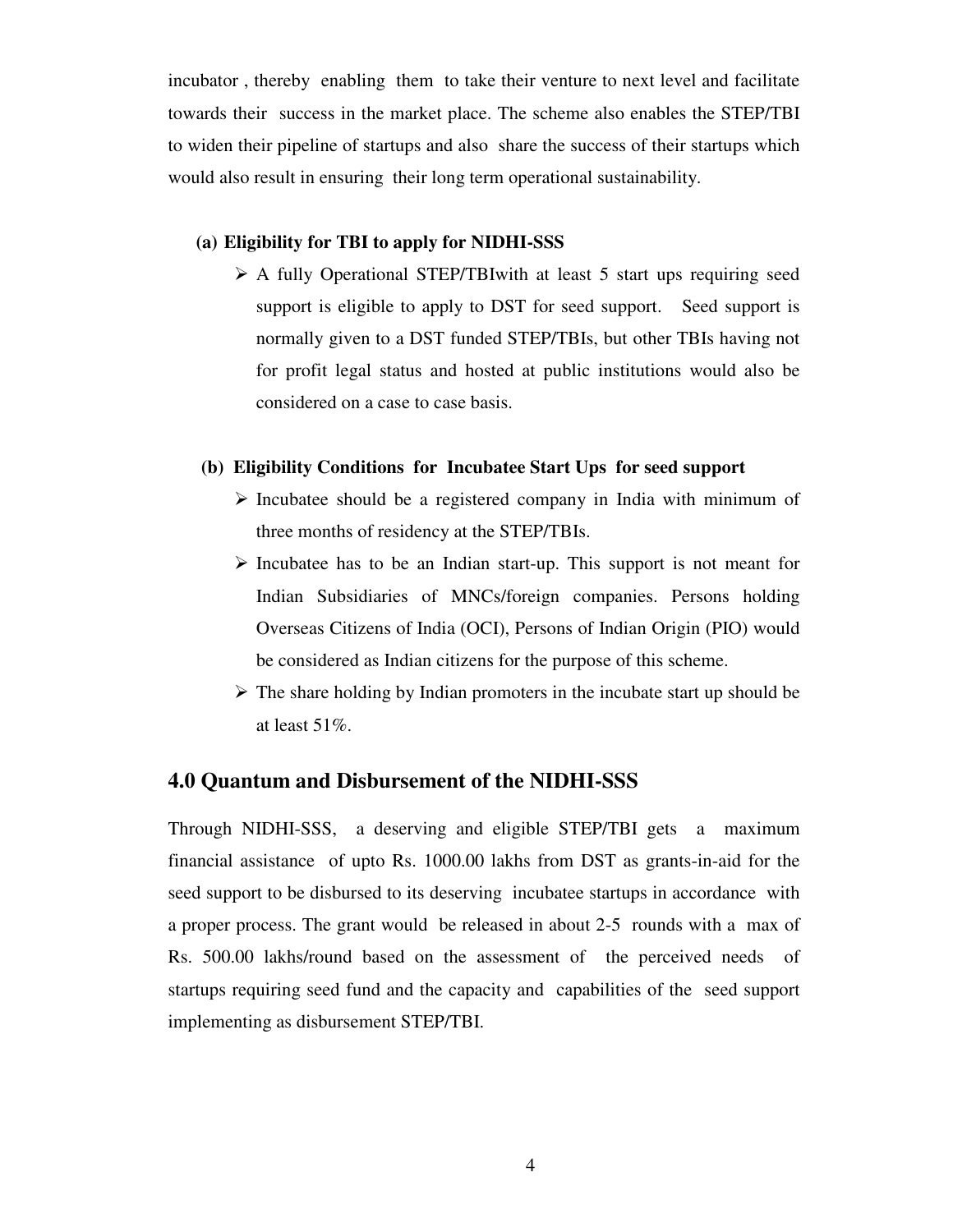### **5.0 Additional Guidelines of the Assistance under NIDHI-SSS**

- The seed support would be managed by selected STEP/TBI recommended by the National Expert Advisory Committee on Innovation, Incubation and Technology Entrepreneurship
- ♦ Seed Support is given as a grant to implementing STEP/TBIS, while they disburse it to the deserving incubatee as debt or equity or a combination of both.
- The implementing STEP/TBI puts in place a transparent and proper process of selection, monitoring and disbursement mechanism known as Seed Support Management Committee.
- ♦ The Seed Support would be disbursed to incubatee (physical resident units within the STEP/TBIs) which are registered units only based on the recommendation of the Seed Support Management Committee constituted by them. It is necessary that there exists a proper legally vetted agreement between the incubatee and STEP/TBIs.
- The seed support would be disbursed to the deserving incubatee and eligible with proper due diligence by the STEP/TBIs.
- The seed support would generally cater to early stage financing for commercialization of the indigenous ideas , innovations and technologies.
- ♦ This seed support would be used by the incubated entrepreneur only and would not be used by the incubator for facility creation.

### **6.0 Quantum of NIDHI-SSS**

The maximum financial support to be made available to a STEP/TBI would be Rs/ 1000 lakhs to be released in few phases as per the need , capacity and capabilities of the TBI. It is expected that the seed support per round would be judiciously disbursed amongst its deserving incubatee start-ups. **An eligible STEP/TBI can seek upto 2 rounds ( max. Rs. 500 lakhs/round) of Seed Support. In some cases, the quantum / rounds can be less thus increasing the number of rounds of seed support till it crosses Rs. 1000 lakhs. However, the support/round should be utilized in about 2-3 years.** The experience tells us that the normal requirement of seed support is to the tune of Rs. 25 lakhs. However, in few exceptionally deserving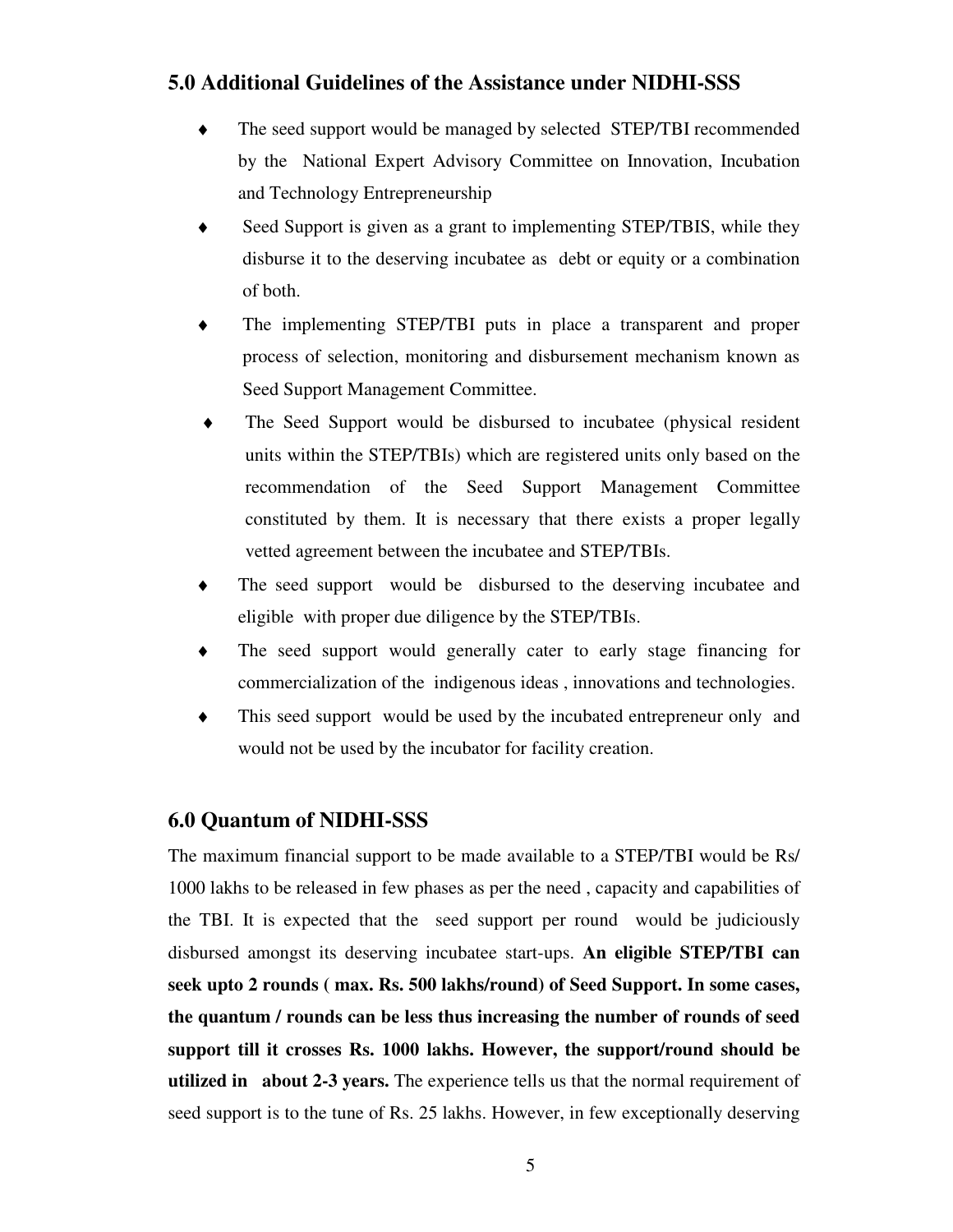startups , the upper limit of seed support to a start up may be raised to Rs. 100 lakhs. A startup supported once will not be eligible for appling for subsequent round of seed support to any STEP/TBIs. The STEP/TBI should have examined all cases of seed support before putting the matter up to the Seed Support Management Committee for selection. After the seed support is recommended to an incubatee startup , the terms of agreement with the incubatee start up should be framed by the STEP/TB linking the progress milestones, monitoring norms, reasonable repayment, recovery provisions in case of loan and terms of equity liquidation in case of equity holding by STEP/TBI.

## **7.0 Broad Areas and Items to be covered under the NIDHI-Seed Support Assistance**

The start–ups would be supported primarily on the following from the seed support

- ♦ Product development
- ♦ Testing and Trials
- ♦ Test Marketing
- ♦ Mentoring
- ♦ Professional Consultancy (To attract professors/experts from institutions to work with start ups.)
- ◆ IPR issues
- ♦ Manpower for day to day operations
- ♦ Any other area as deemed necessary and recommended by the Seed Support Management Committee of STEP/TBIS.

# **8.0 Mechanism of Selection, Disbursement, Governance and Fund Management of NIDHI-SSS**

- a. The CEO of STEP/TBI would be responsible for its proper disbursement and management of the seed support.
- b. The seed support grant should be utilized fully by STEP/TBI within a period of three years from the date of receipt of the first installment of funds.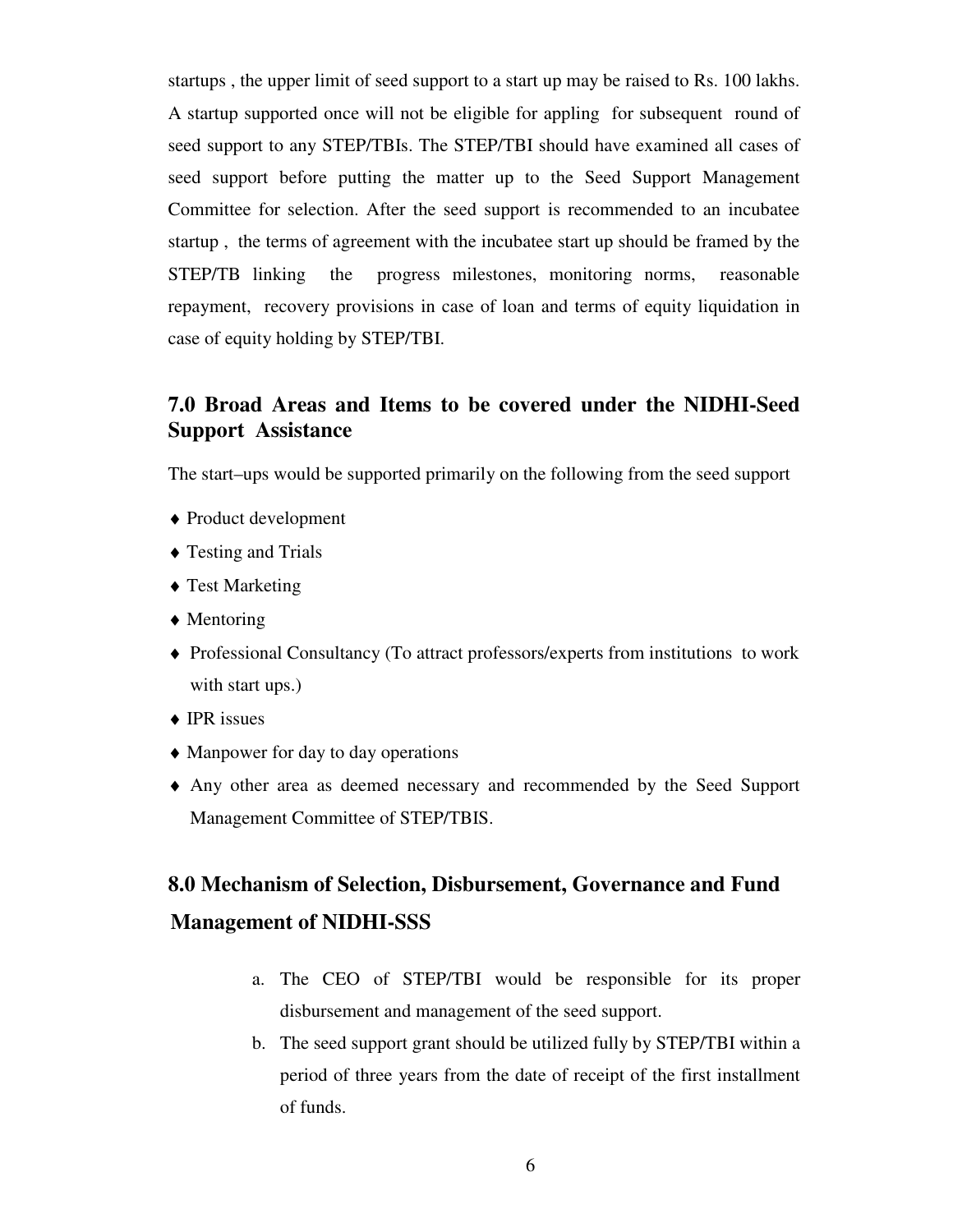- c. DST would disburse the grant of maximum Rs. 500 lakhs per round in two rounds subject to proper management of seed support and growth of seed supported start ups in each round.
- d. STEP/TBI would take measures to enhance the capabilities and skill set of the team to manage the seed fund. The financing of start ups in the STEP/TBI have to be done judiciously with efficiency and care.
- e. Each of the STEP/TBI implementing NIDHI-SSS would constitute a committee called the NIDHI-**Seed Support Management Committee (NIDHI-SSMC)** whose members would be experts who can evaluate the prospective incubatee under physical incubation requiring seed support. Suggestive composition of **NIDHI-SSMC** would be as follows:
	- i. Head of HI/ NIDHI-STEP / TBI (Chairman)
	- ii. Representative of a Bank / VC
	- iii. Domain expert (1 from Industry and 1 from academia)
	- iv. Representative of Chamber of Commerce
	- v. One successful Entrepreneur
	- vi. NSTEDB/DST Nominee
	- vii. Incubation Manager/CEO (Member secretary)
- f. Selection of Incubatee Startups for NIDHI-SSS:
	- i. Website/Newspaper advertisements indicating availability of seed support
	- ii. Announcement for call for applications.
	- iii. Shortlisting the applicants as per eligibility criteria
	- iv. Decision by **NIDHI-SSMC** out of shortlisted applicants.
	- v. The selection should be made within a reasonable period of time.
- g. The STEP/TBI would execute a legal agreement with the incubatee who is selected for the seed support and this agreement should be signed before the release of the first installment of seed fund to the incubatee. Subsequent disbursement schedules should be linked to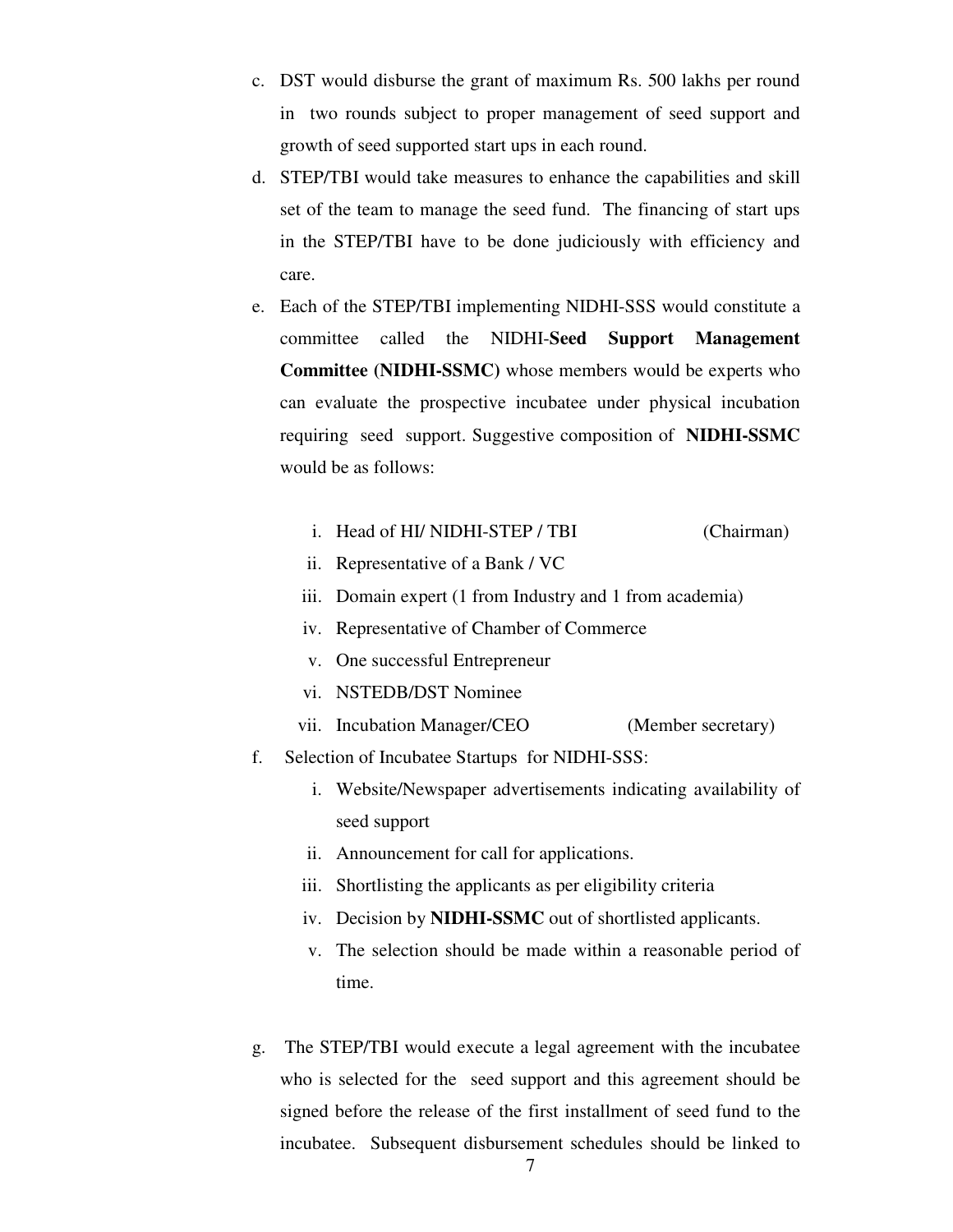the achievement of milestones of the incubatee. The STEP/TBI should ensure that the necessary terms and conditions related to the Seed Support, repayment schedule in case of loan and equity liquidation are clearly spelt in the agreement. Terms regarding default in repayment against loan must be defined clearly in the agreement.

- h. STEP/TBI would have flexibility in disbursement of Seed Support to the incubatee as defined in the agreement. The support could be treated as a debt / royalty sharing agreement /minority equity stake of the STEP/TBI depending on the incubatee.
- i. The Grantee will indemnify, defend and hold harmless the Department of Science and Technology (Grantor) from and against, and in respect to, any and all the losses, expenses, costs, obligations, liabilities and damages, including interest, penalties and attorney's fees and expenses, that the Grantor may incur as a result of any negligent or willful acts or omissions of the Grantee.

#### **9.0 Repayment of NIDHI-SSS**

- i. Efforts to get the repayment of the entire seed support money given as loan by the incubatee within 5 years, with at least 30% of the amount of soft loan to be paid back within incubation period in case the seed support is in the range of Rs. 20-25 lakhs. Equity model should be encouraged and followed in seed support cases exceeding Rs. 25 lakhs.
- ii. In exceptional cases the Seed Support Management Committee would be empowered to relax certain conditions on repayment of loan by critically examining the facts, on a case to case basis having convincing and justifiable reasons, and these relaxations should be reported to the DST.
- iii. The cases of default must be reported to the Seed Support Management Committee. Such default cases must also be reported to DST while submitting the Annual Report on seed support.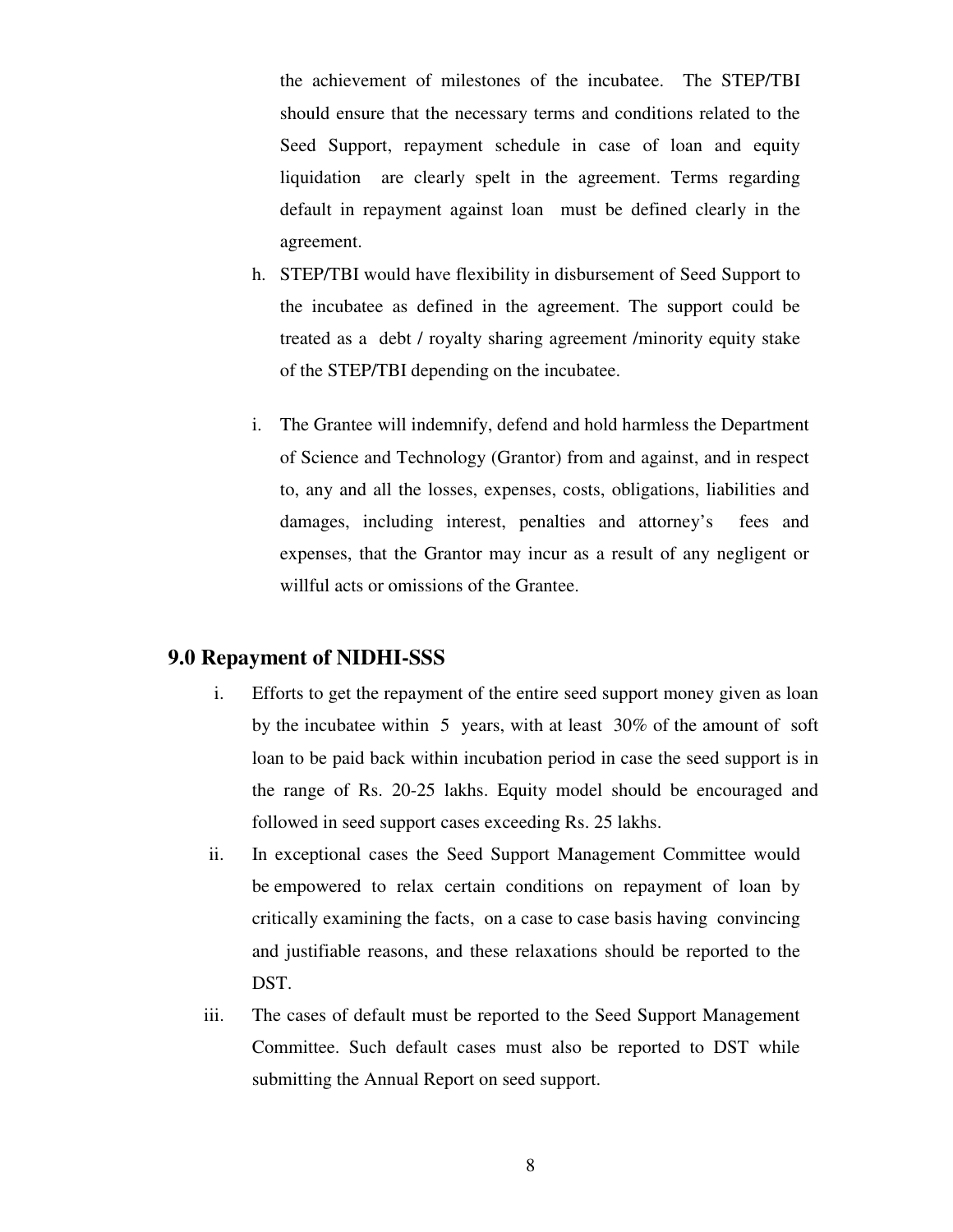### **10.0 Accounting and Utilization of NIDHI-SSS**

- a. A separate savings bank account to be opened for the seed support. The total seed support from DST is released in 2 installments. STEP/TBI would submit a detailed report on the status of utilization of grants along with the Utilisation Certificate and Statement of Audited Expenditure for each F.Y. The STEP/TBI should report the seed support sanctioned and disbursed against each incubatee start up in the statement of audited expenditure for the period (April 1 to March 31 of each F.Y) under report .
- b. Book of accounts for the disbursement of grant and for the seed support repayments may be kept separately. Interest on the unutilized core seed support grant received from DST only must be reported in the Utilization Certificate (UC). The interest earned on the recovered repayments from the seed supported ( as a loan) companies should be accounted separately and not mixed up with DST grant. The amount collected against repayments may be recouped and utilized as seed support for next round of incubatee and not for any other activity of STEP/TBIs.
- c. Interest earned by institution on the seed support account should be separately mentioned in UC as this amount of interest would be adjusted against the subsequent releases to be made out of the total sanctioned grant of seed support. The normal duration of first round of seed support utilization by a STEP/TBIis 3 years from the date of receipt of first installment. This period of 3 years for utilization of the seed support grant by STEP/TBIcan be extended by the NEAC for valid reasons.

#### **11.0 Indicators of Successful Implementation of NIDHI-SSS**

It is expected that the STEP/TBIutilizes the entire seed support of Rs 1000 lakhs within 5 years. Repayment amount received from the seed supported companies by way of loan should be around 30% at the end of each round. Seed support to an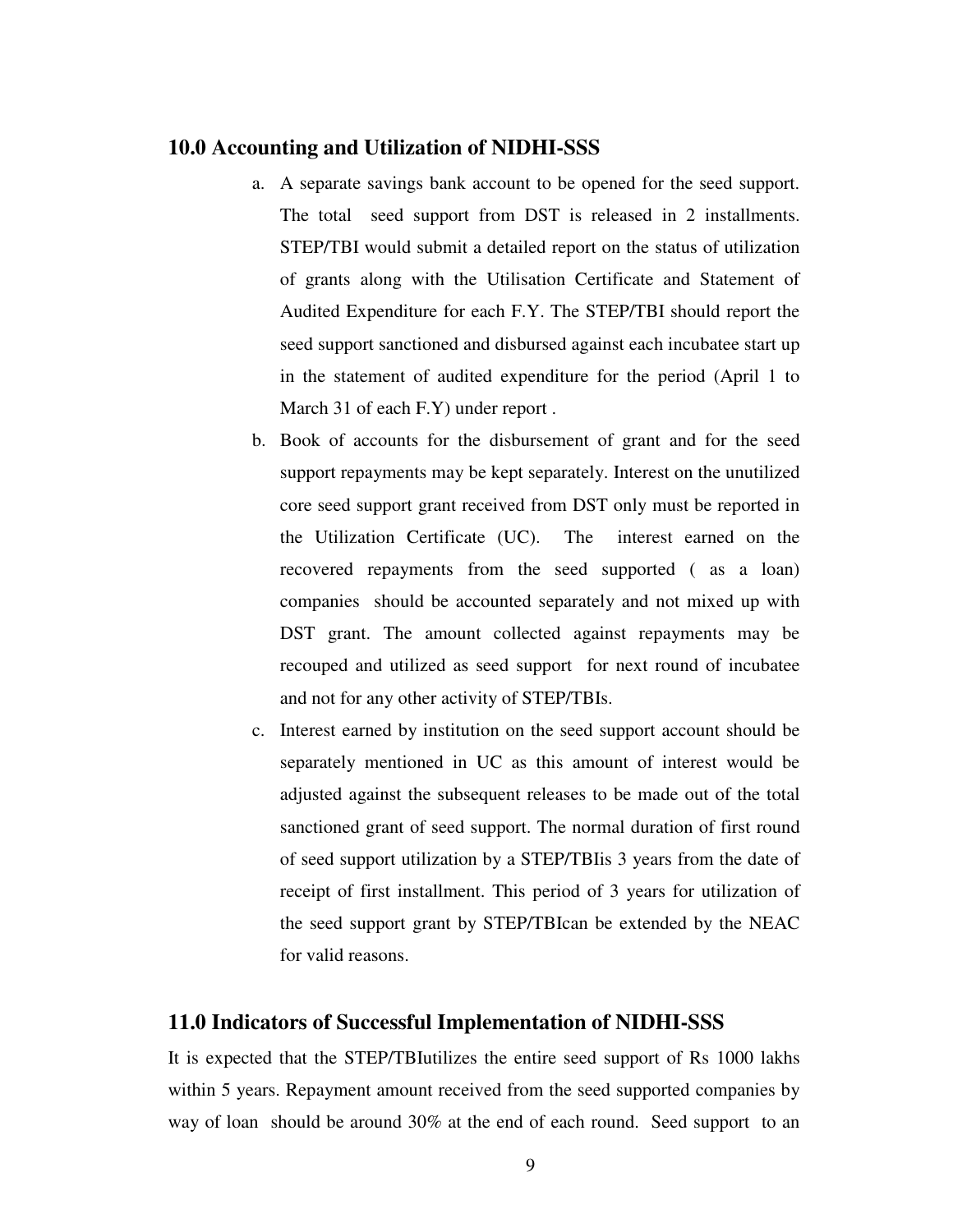incubatee is also regarded as a means to attract and raise external angel / venture capital funding and should be appropriately leveraged by the start ups. Quantum of Angel and VC funding raised would also be an indicator of the Success of STEP/TBIs. *Successful positioning of the product in the market, acquiring new customers, growth in team, investments, revenue and customer base would be broad parameters of success of the seed supported startups.* 

# **12.0 Consideration of Applicants for NIDHI-SSS for subsequent rounds**

A STEP/TBI could be considered eligible for disbursement of next round of Rs. 5 crore of the Seed support to DST when it has 100% of the seed fund disbursed or committed to its incubatee start ups. There should be good seed fund management system in place. For a third or subsequent round of seed support, minimum of 30% of soft loan repayments should be there at the time of requesting for next round to DST. There should also be a new pipeline of about 5 start ups in incubation requiring seed support.

#### **13.0 Management Fees for the NIDHI-SSS**

The issue of management fees for the seed support and the overhead associated with it has been raised repeatedly by incubator managers to enable smooth management at local level involving external domain experts, mentors and financial experts. A component of Management fee @ 5% of the total seed support being disbursed in each round has been built in the modified NIDHI–SSS program framework i.e if a TBI gets Rs. 500 lakhs/round then by including management fee @ 5% , the total release would be Rs. 525 lakhs.

# **14.0 Settlement of the NIDHI-SSS in case of Closure or discontinuation of STEP/TBIS**

In case of closure /discontinuation of the STEP/TBIS, the total unutilized seed support amount available with the STEP/TBIat the time of closure may be refunded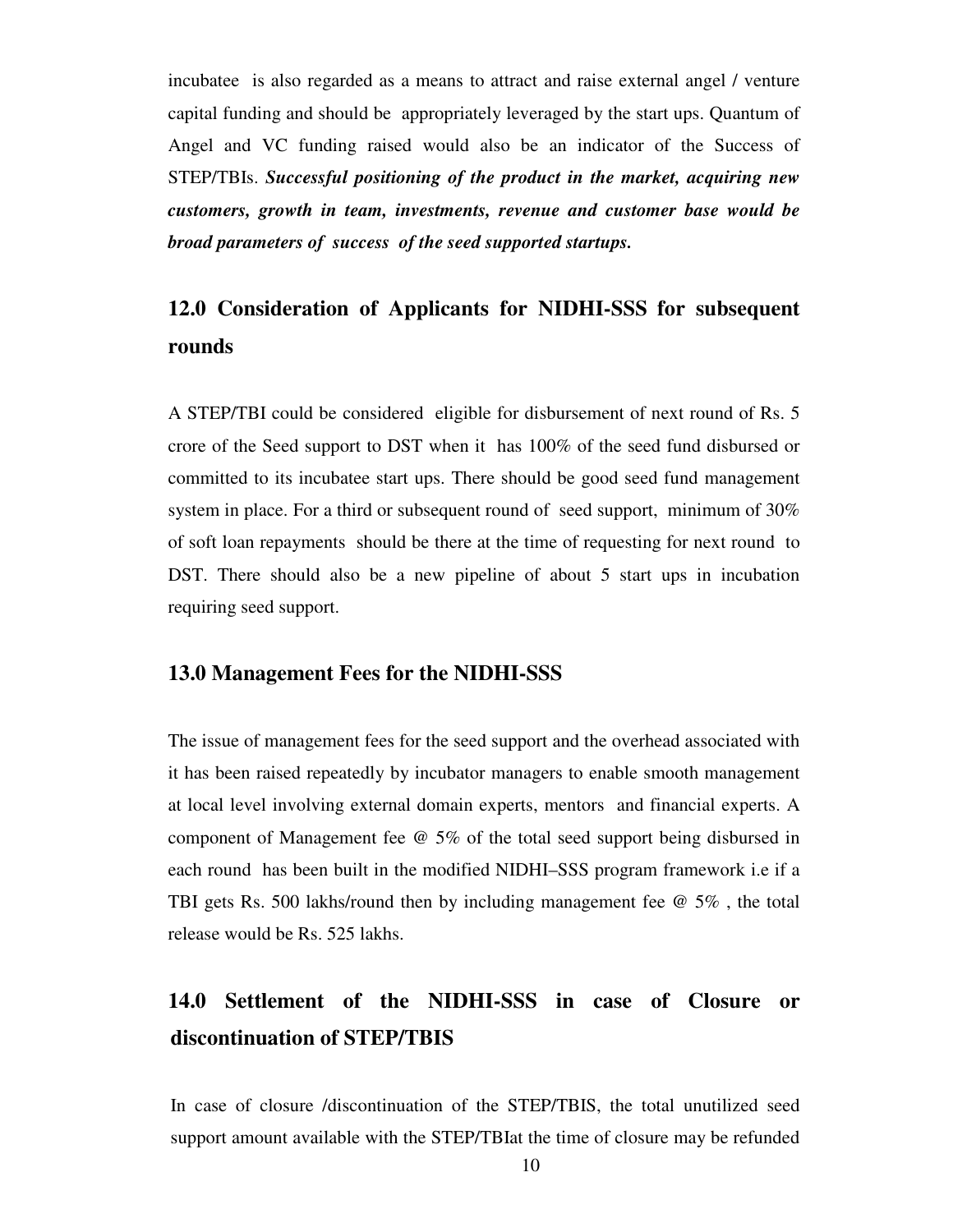to DST along with the total repayments received from the seed supported incubatee before closure of the STEP/TBIS. In case the recovery of loan linked repayments of seed supported startups is not possible within 2 years of the closure of the STEP/TBIS, it may be recommended for written off and the accounts be deemed as settled.

In exceptional cases the NIDHI-SSMC would be empowered to relax certain conditions on loan repayments recovery, on a case to case basis having convincing and justifiable reasons, and these cases should be reported to the DST.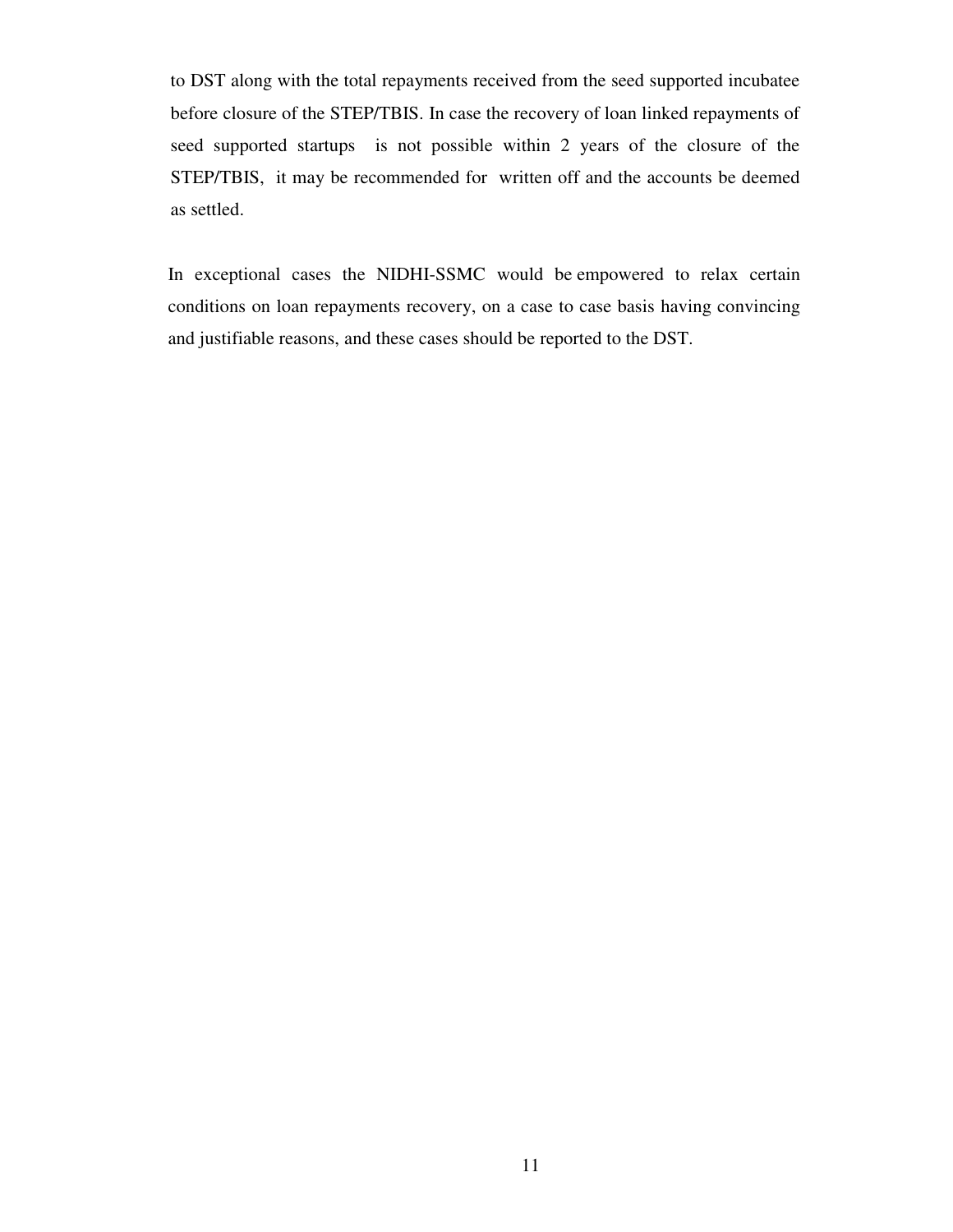# **Application Format for NIDHI-Seed Support System (SSS)**

# **Date of submitting Application to DST …………….**

# **A. General Information**

| A1.            | Name & Address of the organization                                                                                                                                         |
|----------------|----------------------------------------------------------------------------------------------------------------------------------------------------------------------------|
| A2             | Name of the Host Institution                                                                                                                                               |
| A <sub>3</sub> | Year of Establishment                                                                                                                                                      |
| A <sup>4</sup> | Legal Status of the organization Part of host institution/ Regular Society/ Section<br>25 Companies Act)                                                                   |
| A <sub>5</sub> | Name and Designation and contact details (mobile $+$ email) of the Head of<br>STEP/TBI                                                                                     |
| A <sub>6</sub> | Website of TBI                                                                                                                                                             |
| A7             | List of Governing Body Members /Board of Directors (Attach a separate<br>Annexure $-I$ )                                                                                   |
| B.             | <b>Profile of STEP/TBIs</b>                                                                                                                                                |
| B1             | <b>Brief Background of STEP/TBIs</b>                                                                                                                                       |
| B <sub>2</sub> | Core Competence (Thrust Area of STEP/TBIs)                                                                                                                                 |
| B <sub>3</sub> | Physical Infrastructure (Size of STEP/TBI in sq. ft., with details of<br>administrative space, common facilities, lab/thrust area facilities and<br>workspace for tenants) |
| <b>B4</b>      | Core Team of STEP/TBI                                                                                                                                                      |

| Sl. No. | Name | Designation<br>with date of<br>joining the<br><b>STEP/TBI</b> | Educational<br>Qualification<br>and Experience | Job<br>Responsibility |
|---------|------|---------------------------------------------------------------|------------------------------------------------|-----------------------|
|         |      |                                                               |                                                |                       |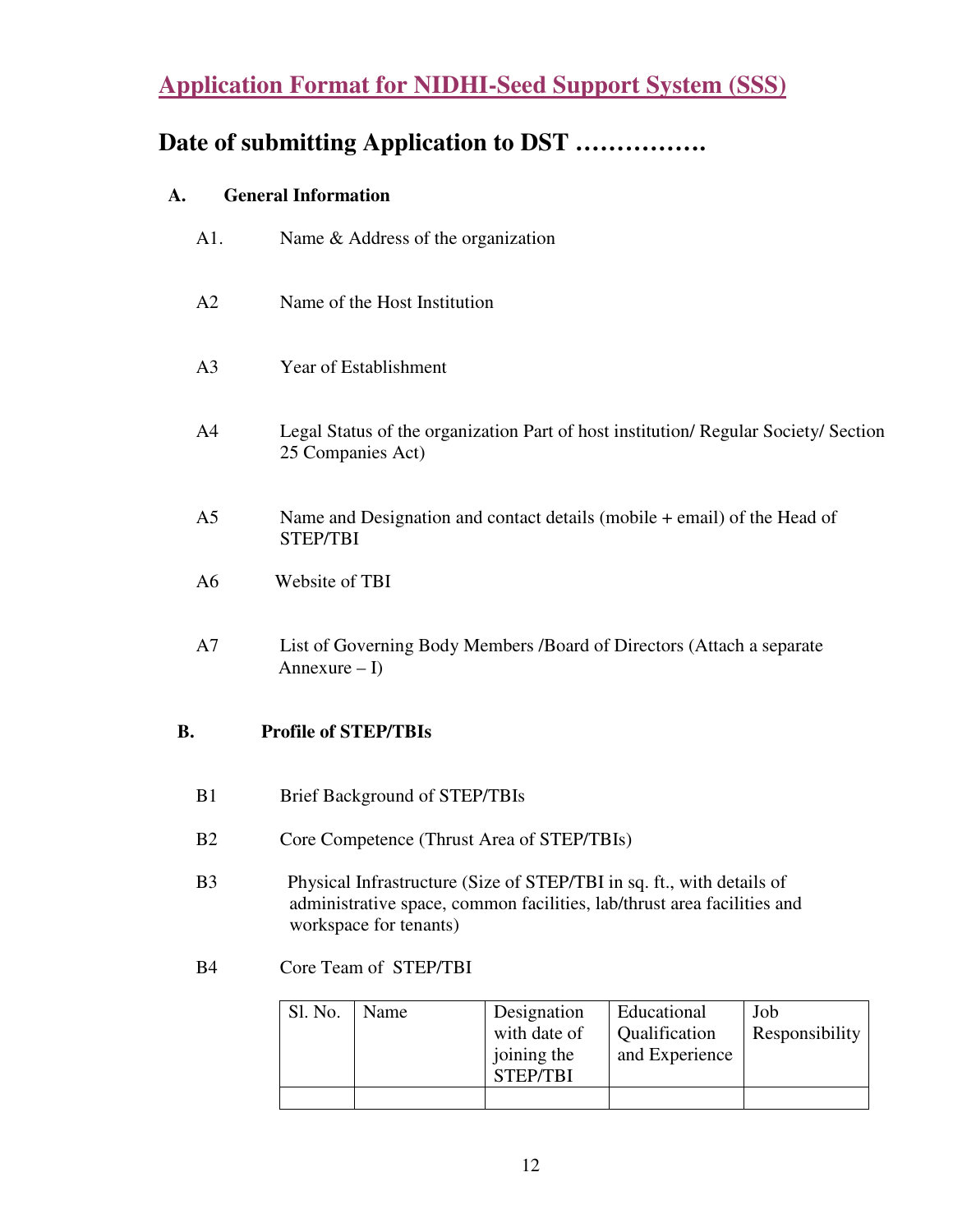- B5 Sourcing avenues for building pipeline of incubatees
- B6 Model adopted for Incubating Start-ups (give -brief outline)
- B7 Incubator Space & Occupancy Status as on ........

| SI. No. | Work Space Size | No. of cubical | <b>Occupancy Status</b> |
|---------|-----------------|----------------|-------------------------|
|         |                 |                |                         |

#### B8 Services Package offered to Incubatee

| SI. No. | Type of Support          | Give Details |
|---------|--------------------------|--------------|
|         | <b>Business Support</b>  |              |
|         | <b>Technical Support</b> |              |
|         | <b>Financial Support</b> |              |
| 4.      | Legal & IPR Support      |              |
|         | Networking               |              |
|         | Any other                |              |

B9 SWOT Analysis (Strength & Weakness, Opportunities & Threat of STEP/TBI) w.r.t to presence of similar initaives…and other TBIs/Accelerators in the region

| SI. No. | Strength | Weakness | Opportunities | Threat |
|---------|----------|----------|---------------|--------|
|         |          |          |               |        |

### **C. Entrepreneurs Incubated by STEP/TBIS**

C1 Cumulative Year-wise details of Entrepreneurs Assisted

| Year-wise | No. of Resident | Details of seed | No. of          | No. of    |
|-----------|-----------------|-----------------|-----------------|-----------|
| Details   | Entrepreneur    | funding         | Graduate        | other     |
| since     | (Incubatee)     | provided(       | Entrepreneurs   | entrepren |
| Inception | promoted        | source/quantum  | (give detailed) | eurs      |
|           |                 | *`              | if external/    | assisted  |
|           |                 |                 | venture funds   |           |
|           |                 |                 | raised)         |           |
|           |                 |                 |                 |           |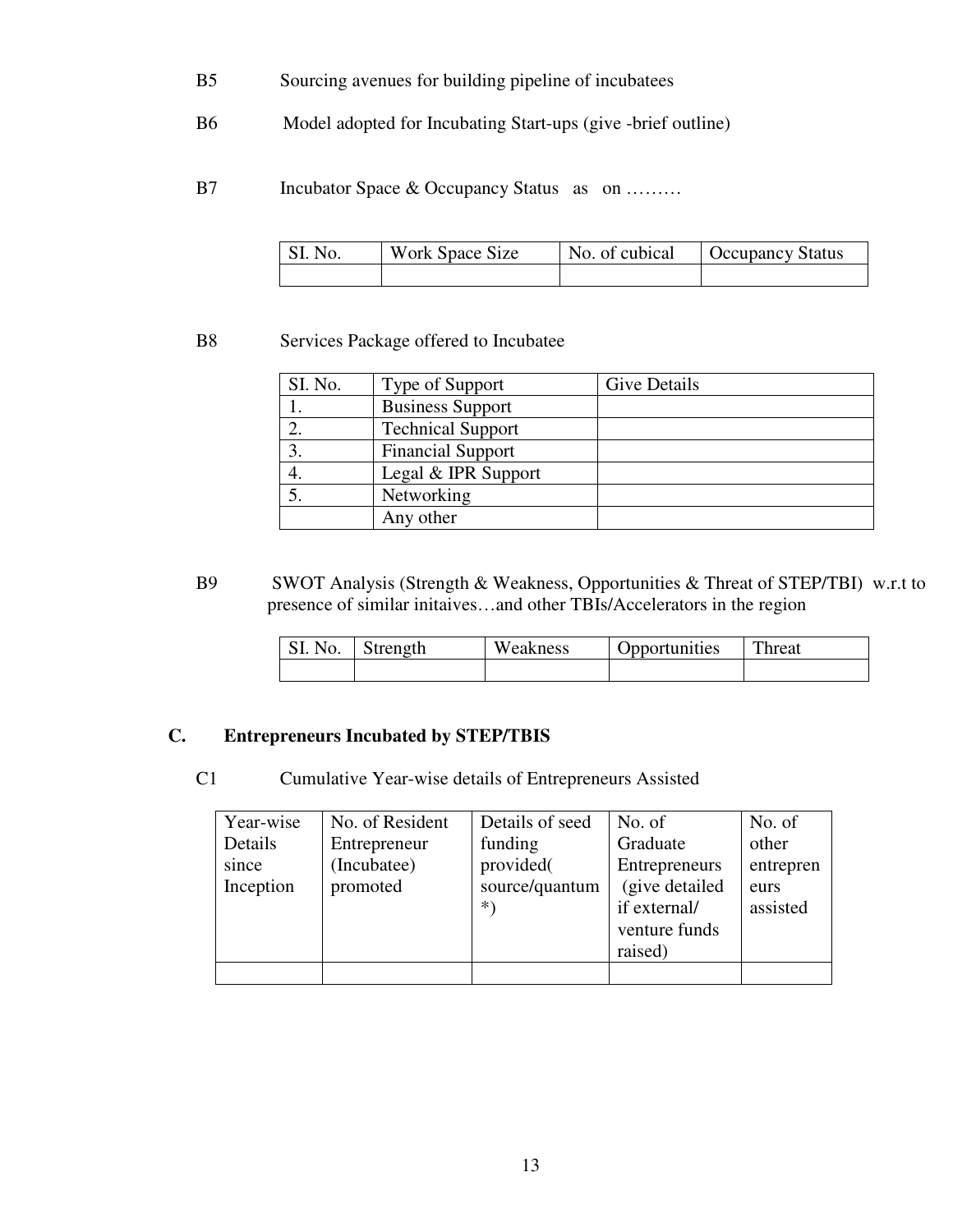C2 Give Details of seed fund earlier availed from TDB / NSTEDB or any other GOI agency.

| Seed Fund    | Sanction no., date | Year-wise details | $\%$        |
|--------------|--------------------|-------------------|-------------|
| sanctioning  | and amount         | of seed funding   | utilization |
| organization | sanctioned and     | disbursed to      | of seed     |
|              | disbursed          | incubates along   | fund at     |
|              |                    | with name of      | the time    |
|              |                    | companies and     | of          |
|              |                    | amount (Attach a  | applying    |
|              |                    | separate          |             |
|              |                    | annexure)         |             |

C3 Indicate few notable achievements of seed supported startups through past experience

C4 Justification for first time applying/reapplying for seed support to DST

#### **D. Present Incubatee at STEP/TBI**

| Sl.<br>No. | Name of<br>the<br>Incubatee | Profile of<br>Incubatee<br>(Age,<br>Qualification,<br>Experience) | Name of<br>the<br>Venture<br>promoted | Date of<br>Initiation<br>of<br>Residency | Product<br>Area | Seed<br>Money<br>Raised/<br>Required<br>giving<br>time<br>frame |
|------------|-----------------------------|-------------------------------------------------------------------|---------------------------------------|------------------------------------------|-----------------|-----------------------------------------------------------------|
|            |                             |                                                                   |                                       |                                          |                 |                                                                 |

#### **E. Financial Status of STEP/TBI**

- E1 Major heads like Manpower, Travel, Printing, Publication, Utilities, Consumables, Misc)
- E2 Means of meeting the Revenue Expenditure (DST, Revenue and Other)

### **F. Achievement of STEP/TBI since inception**

- F1 Major external assignment executed
- F2 Award and Recognition
- F3 Distinct Role played by STEP/TBI in nurturing the techno-entrepreneurs (Maximum 50 words)
- F4 Visibility of TBI regionally/nationally w.r.t startup ecosystem along with networks established with mentors, angels and VCs, ISBA etc